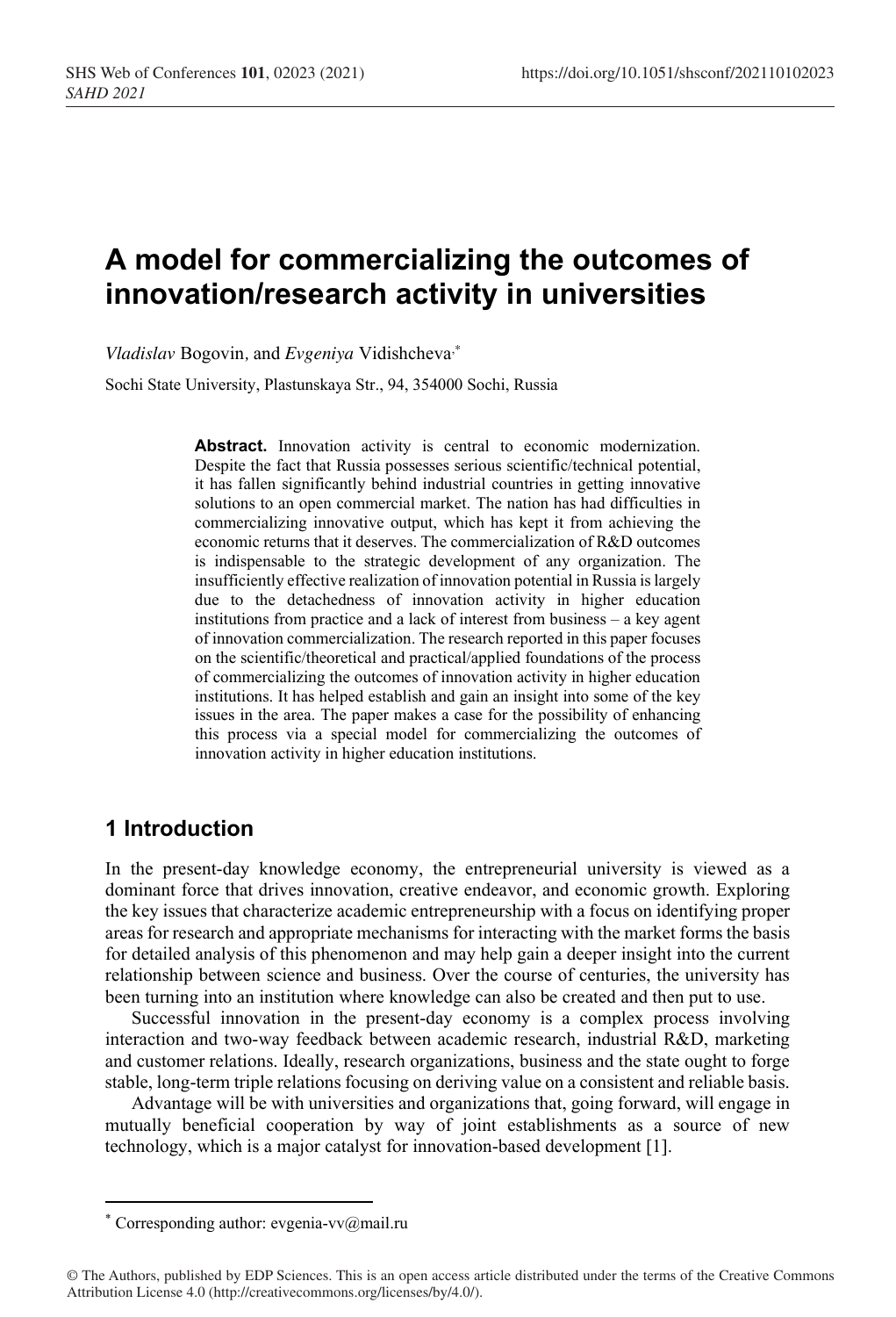Issues related to innovation-focused entrepreneurship, innovation, interaction between researchers, the state and business, technology transfer from researchers to business, and commercialization of innovation and intellectual property have been explored by Leydesdorff (2010), Munari, Sobrero, and Toschi (2015), Gulbranson and Audretsch (2008), Link and Hayter (2015), Gokhberg, Kuznetsova, and Pikalova (2018), and many others.

# **2 Materials and methods**

The purpose of the research reported in this paper was to develop a structural/logical model for the mechanism of the commercialization of innovation activity in higher education institutions with participation from science, business, and the state. This model is based on engaging in the examination of existing and emerging innovations in the early stages of the research process the so-called proof of concept center (PoCC).

The work employed several empirical and theoretical methods, including data collection, interpretation, and analysis, summarization, comparison, and classification.

# **3 Results and discussion**

In recent years, national governments and regional authorities around the world have focused increasingly on the development of activities on technology transfer with the aim of easing the flow of ideas from universities into industry. Insufficient sources and low volumes of private funding to support this activity are major barriers to effective commercialization of university-generated technologies today. Conventional sources of funding for expanded production are now of limited significance for researchers and university technologies, as they are characterized by significant information asymmetry, uncertain technical and commercial success, and long-term prospects for commercialization.

In addition, there are certain barriers, like researchers' lack of entrepreneurial experience and educational institutions' lack of sustainable links with the market, that limit the transformation of research-based inventions into successful products or services [2].

This gap is largely due to the "embryonic" nature of university-generated inventions (Table 1 – TRLs 1–3), which tend to function not even as a prototype – this entails a significant amount of risk associated with their subsequent validation, industrialization, and commercialization (Table  $1 - \text{TRLs}$  7–9) [3].

| <b>Stage</b>     | <b>Description</b>                                                                            |  |  |  |  |  |
|------------------|-----------------------------------------------------------------------------------------------|--|--|--|--|--|
| TRL 1            | Basic research: initial scientific research begins; principles are qualitatively              |  |  |  |  |  |
|                  | postulated and observed; focus is on new discovery rather than applications                   |  |  |  |  |  |
| TRL <sub>2</sub> | <b>Applied research:</b> initial practical applications are identified; potential of material |  |  |  |  |  |
|                  | or process to solve a problem, satisfy a need, or find application is confirmed               |  |  |  |  |  |
| TRL <sub>3</sub> | Critical function or proof of concept established: applied research advances and              |  |  |  |  |  |
|                  | early stage development begins; studies and laboratory measurements validate                  |  |  |  |  |  |
|                  | analytical predictions of separate elements of the technology                                 |  |  |  |  |  |
| TRL <sub>4</sub> | Lab testing/validation of alpha prototype component/process: design,                          |  |  |  |  |  |
|                  | development, and lab testing of components/processes; results provide evidence that           |  |  |  |  |  |
|                  | performance targets may be attainable based on projected or modeled systems (alfa             |  |  |  |  |  |
|                  | test)                                                                                         |  |  |  |  |  |
| TRL 5            | Laboratory testing of integrated/semi-integrated system: system component                     |  |  |  |  |  |
|                  | and/or process validation is achieved in a relevant environment                               |  |  |  |  |  |
| TRL 6            | <b>Prototype system verified:</b> system/process prototype demonstration in an                |  |  |  |  |  |
|                  | operational environment (beta test)                                                           |  |  |  |  |  |
| TRL 7            | Integrated pilot system demonstrated: system/process prototype demonstration in               |  |  |  |  |  |
|                  | an operational environment (integrated pilot system level)                                    |  |  |  |  |  |

**Table 1.** Technology Readiness Levels (TRLs).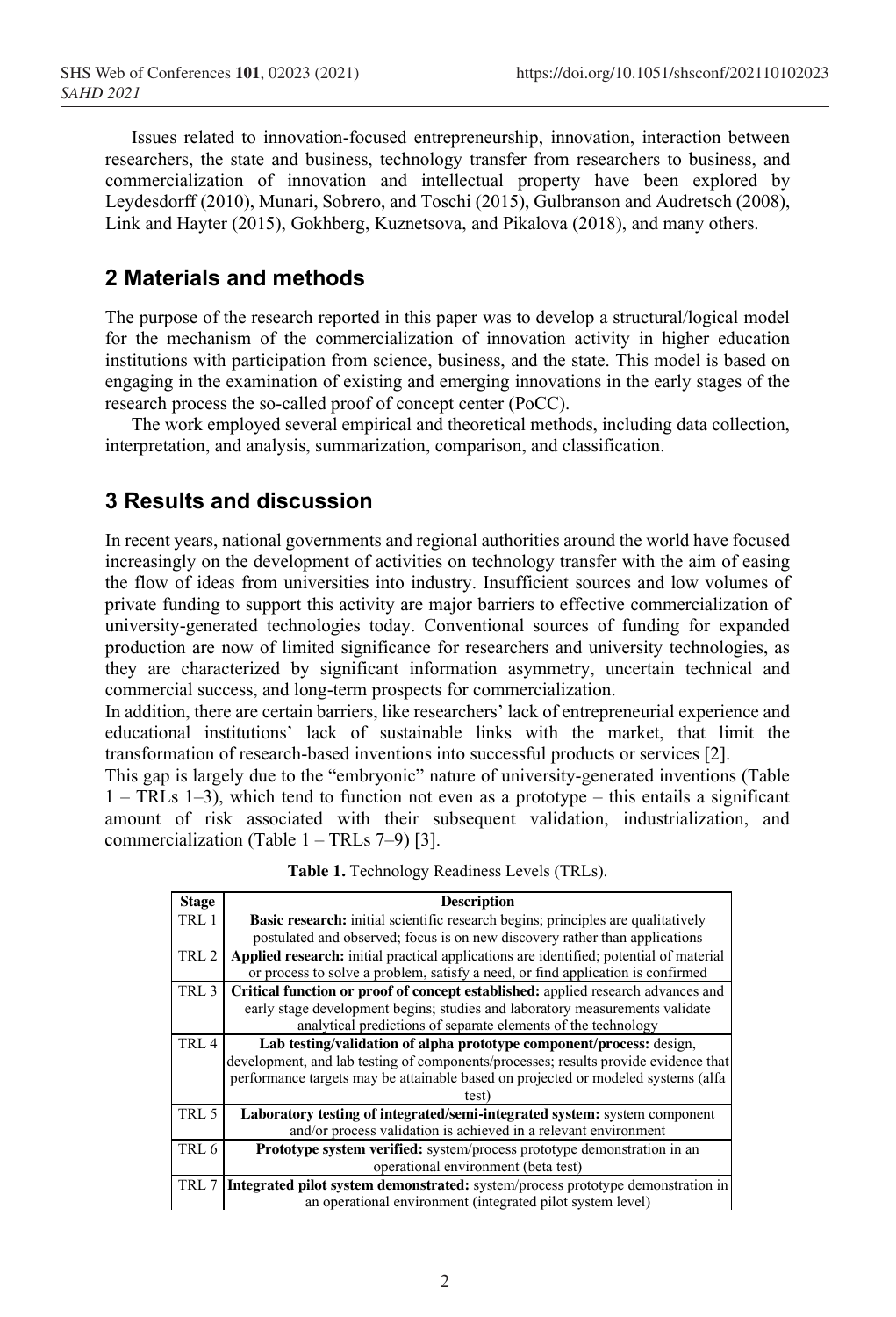#### **Table 1.** Continued.

|  | TRL 8 System incorporated in commercial design: actual system/process completed and |  |  |  |  |  |
|--|-------------------------------------------------------------------------------------|--|--|--|--|--|
|  | qualified through test and demonstration (pre-commercial demonstration)             |  |  |  |  |  |
|  | TRL 9 System proven and ready for full commercial deployment: actual system proven  |  |  |  |  |  |
|  | through successful operations in operating environment, and ready for full          |  |  |  |  |  |
|  | commercial deployment                                                               |  |  |  |  |  |

Note. Based on data from [3].

The main research activity ends with obtaining initial results and early insights. Time lag for turning into a viable product and having to invest significant resources to pursue the required development may be regarded as major barriers and discouraging factors contributing to business establishments' reluctance to work with higher education institutions, which may diminish investment incentives and limit opportunities for funding.

This pattern is especially the case in highly knowledge-intensive sectors, where specific market and statutory conditions further raise the market entry threshold in terms of both timeframes and resources needed. This gap limits the capacity of academic teams to access external funding. Such limitations tend to impede cooperation between university researchers and investors, which translates into the need for intermediaries to help bridge the communication gap by providing dedicated facilities and consulting assistance [2].

Recent years have seen a growing interest in the development and use of the following two intercomplementary financial/consulting instruments intended to facilitate the maturation and commercialization of university-generated technologies: (1) proof of concept testing by expert centers and (2) investment from seed funds associated with university incubators and accelerators. However, activating such instruments of funding, their optimal use, and their ultimate efficiency is a current barrier to their use in Russia. Even in the USA and the EU the interest in improving the overall technology transfer system remains high [4].

A possible variant of the conceptual and structural/logical model for the mechanism of the innovation commercialization in higher education institutions is the establishment and operation of proof of concept centers (PoCCs). Intrinsically, PoCCs are an organizational innovation intended to deal with issues relating to the commercialization of university-based research and support the development of university startups.

The PoCC enables researchers and inventors to assess the commercial potential of their inventions at an early stage and test their prototypes for commercial usability in the future. Proof of concept makes it easier for inventors to obtain funding for their further development of the product from external (e.g. angel or venture) investors, as well as receiving consumers' feedback at an early stage and get confirmation of the viability of the technology [5; 6].

This work will be carried out throughout the innovation's lifecycle – from the initial idea through to implementation via a methodology such as TPRL (Technology Project Readiness Levels), a tool developed in Russia with assistance from technology brokers to assess the readiness degree of a technological product for using by business. The tool combines elements of two internationally recognized methodologies – TRL (Technology Readiness Levels), used to assess the maturity of technology readiness, and MRL (Manufacturing Readiness Levels), used to assess the maturity of manufacturing readiness [7].

At each stage of the research process, jointly with the technology transfer office (TTO), the PoCC is there to provide all kinds of assistance, including attracting external partners and investors, ensuring marketing and legal support, and attracting orders for the technologies. This can also be achieved by the provision of initial funding to researchers in the early stages of the process. This implies that the research must be in line with the needs of the market, focusing on two-way communication with the market right from the earliest stages [5].

It is important that within the PoCC's partner environment there be sustainable links for interaction, including patent agents, product development consultants, technological brokers, business angels (angel investors), venture capitalists, and interested firms – with which the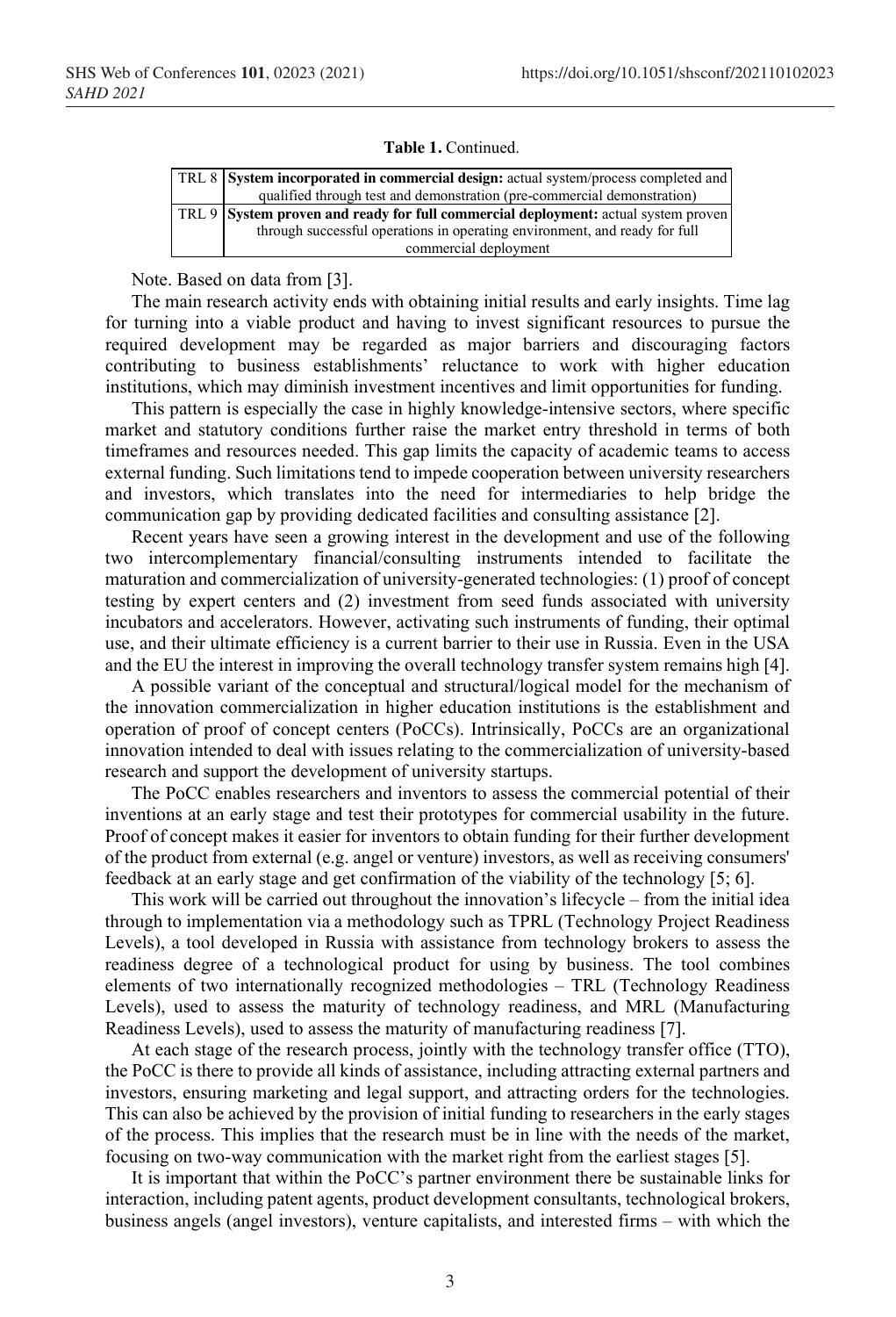higher education institution could cooperate. This component is necessary in that potential partners representing industry should be able to invest in risky or unproven technologies with an awareness that there is an external supporting infrastructure out there to support further development and commercialization.

An upside to initial funding (seed investment) via the PoCC is that there is double confirmation of the practical realization of research outcomes: (1) obtaining an informed expert judgment on the idea's viability, market interest in it and professional consulting assistance on intellectual property rights; and (2) the PoCC, which is commercially interested in its own investment, is there to provide initial financial support to help university researchers demonstrate the feasibility of their discoveries. The end objective is to take the technology to a level of possibility to be licensed for external industrial partners or setting up a spin-off company for attracting investors in subsequent stages of development [6; 8].

While being primarily a mechanism for support and guidance in research commercialization intended to reduce the technological uncertainty of research projects, the PoCC is far superior in feature set and capabilities to the TTO, which steps in the final stages of the transfer and commercialization process. Therefore, in terms of the structural model, it is logical to incorporate the TTO's functions into the PoCC's extended structure.

A higher education institution may support research projects in various ways, including assistance from third parties, like business incubators or accelerators (Table 2).

| <b>Table 2.</b> Model for Support for the Commercialization of University $R\&D$ Outputs at Different |  |
|-------------------------------------------------------------------------------------------------------|--|
| Technology Readiness Levels (TRLs).                                                                   |  |

| TRL 1                                               | TRL 2        | TRL 3                   | TRL 4                         | TRL 5                         | TRL 6                      | TRL 7 | TRL 8                   | TRL 9                 |  |  |  |
|-----------------------------------------------------|--------------|-------------------------|-------------------------------|-------------------------------|----------------------------|-------|-------------------------|-----------------------|--|--|--|
| <b>Research stage</b>                               |              |                         |                               |                               |                            |       |                         |                       |  |  |  |
| Basic research                                      |              |                         |                               |                               |                            |       |                         |                       |  |  |  |
|                                                     |              |                         | Research to prove feasibility |                               |                            |       |                         |                       |  |  |  |
| Technology demonstration                            |              |                         |                               |                               |                            |       |                         |                       |  |  |  |
|                                                     |              |                         |                               |                               | Prototyping                |       |                         |                       |  |  |  |
|                                                     |              |                         |                               |                               | Testing and implementation |       |                         |                       |  |  |  |
|                                                     |              |                         |                               |                               | planning                   |       |                         |                       |  |  |  |
|                                                     |              |                         |                               |                               |                            |       | Market introduction and |                       |  |  |  |
|                                                     |              |                         |                               |                               |                            |       | commercialization       |                       |  |  |  |
| <b>Support institutions and development formats</b> |              |                         |                               |                               |                            |       |                         |                       |  |  |  |
| Grant and endowment funds                           |              |                         |                               |                               | Technology transfer office |       |                         |                       |  |  |  |
| Proof of concept center                             |              |                         |                               | Accelerator. Technology parks |                            |       |                         |                       |  |  |  |
| Joint research                                      |              |                         |                               |                               | Business incubator         |       |                         |                       |  |  |  |
| Ideas and                                           |              |                         |                               |                               |                            |       |                         |                       |  |  |  |
| proposals                                           |              | Commercial orders       |                               | Sectoral partners             |                            |       |                         |                       |  |  |  |
|                                                     | competitions |                         |                               |                               |                            |       |                         |                       |  |  |  |
| <b>Sources of funding</b>                           |              |                         |                               |                               |                            |       |                         |                       |  |  |  |
| Internal funding                                    |              |                         | Early "seed" funding          |                               |                            |       |                         |                       |  |  |  |
|                                                     |              | State and grant funding |                               |                               |                            |       |                         |                       |  |  |  |
|                                                     |              |                         |                               | Venture investment            |                            |       |                         | Investment<br>funding |  |  |  |

Note. Produced by the authors based on their research findings.

Transforming research ideas and outcomes into commercial products or services requires special competencies and skills, as well as special infrastructural and ecosystemic conditions. The proposed unit may serve as an effective decision-making tool for assessing potential cooperation in the researches with industrial partners. At a practical level, the developed unit may help assess the probability of success and potential issues for specific projects.

It may be worth using a system that can take account of the following levels of analysis:

⎯ type and format of the knowledge being transferred;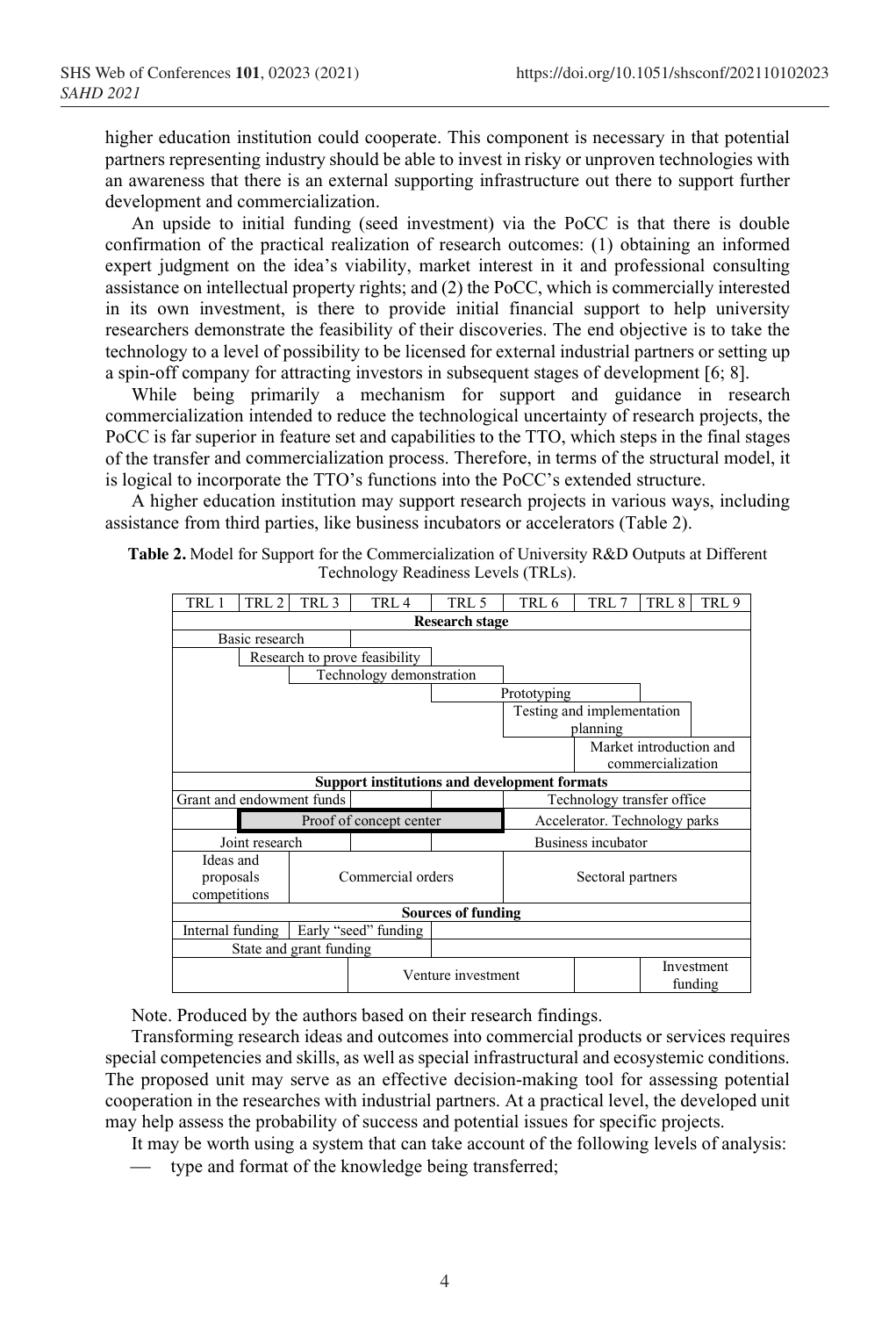⎯ internal processes, participating persons, an organization's units, and an organization's resources (to be applied to all the interested parties involved in the cooperation);

⎯ internal and external policy of the parties involved in the technology transfer process;

⎯ level of business intercorporate culture (to ensure long-term sustainable cooperation).

Thus, instead of directly activating and managing their own funding programs, small universities may find it more rational to explore the possibility of developing network cooperation, at a regional level, with other universities and/or regional authorities with a view to forming linked projects and technologies between institutions, reducing operating costs, and attracting a more professional workforce [9; 10]. Essentially, a general model for innovation commercialization may be illustrated as the next succession of processes and participants (Figure 1.)



**Fig. 1.** Expanded model for the commercialization and transfer of university-generated technologies. Produced by the authors based on their research findings.

## **4 Conclusions**

Firstly, from a standpoint of managerial transformations and changes to policy, the format of proof of concept centers has importance as an instrument for boosting the market attractiveness and investment readiness of designs generated in university research. Available PoCC is becoming a crucial component in the technology transfer ecosystem today.

Secondly, given the importance of these instruments for a wide range of organizations, they do not necessarily have to be established and managed by a single university.

Thirdly, there is a need for highly qualified human capital, especially by industry requirements, typical competencies of transfer technology office employees, technology brokers, etc., and in today's embodiment of scientific/research and production/entrepreneurial activity in higher education institutions.